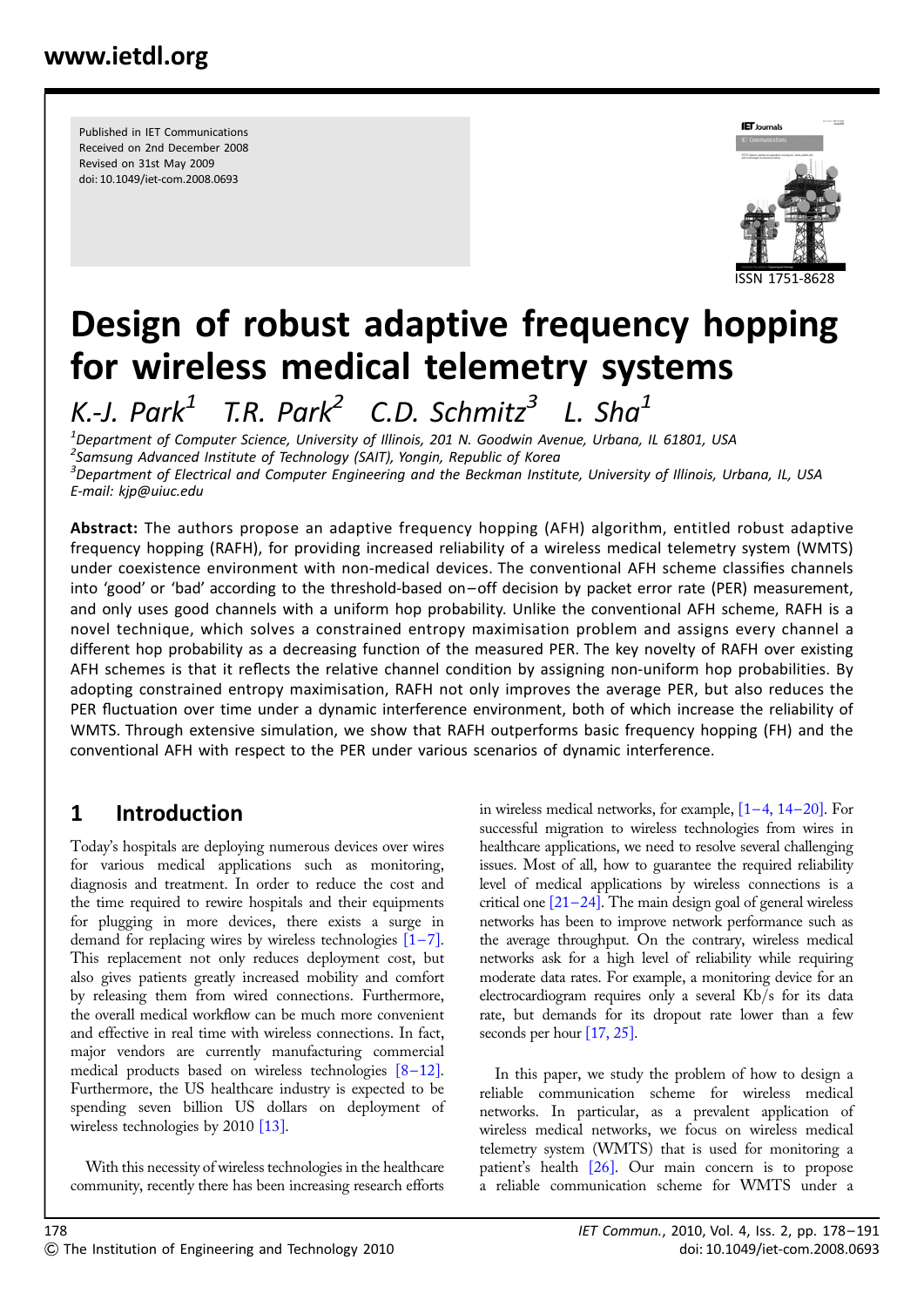coexistence environment with other non-medical devices. Specifically, our technical contributions are as follows:

We overview the design options for WMTS from the communication viewpoint. As two available options for the frequency band of WMTS, the dedicated WMTS bands and the unlicensed industrial, scientific and medical (ISM) bands are introduced. Then, we look into spread spectrum technology as the physical layer modulation/demodulation scheme for WMTS. We examine the differences between the frequency hopping spread spectrum (FHSS) and direct sequence spread spectrum (DSSS), which are the two possible implementations for spread spectrum. Based on this background study, FHSS is an adequate modulation/ demodulation method for WMTS, which is currently adopted by the industry  $[8-10]$ .

In order to improve reliability of the conventional frequency hopping (FH) in the current WMTS, we propose an adaptive frequency hopping (AFH) scheme, entitled robust adaptive frequency hopping (RAFH). First, we use packet error rate (PER) as a metric for the reliability measure of WMTS because PER is the main reason for system dropout in the communication layer. The design rationale of RAFH is to exploit frequency diversity as much as possible, which is the main principle of spread spectrum. At the same time, RAFH restricts the total PER below a certain level for estimated interference. RAFH periodically measures the PER of each frequency channel. Then, if the total PER exceeds a certain threshold, RAFH updates the hopping probability by a constrained entropy maximisation approach, which enables RAFH to exploit frequency diversity for mitigating random interference and to maintain the total PER below a given level for the estimated interference level. The key novelty of RAFH over existing AFH lies in the fact that RAFH assigns non-uniform hop probability by entropy maximisation, as a decreasing function of the measured PER. Note that the conventional AFH does not distinguish frequency channels as long as they exceed a given threshold, and assigns uniform hop probabilities for those channels with PER larger than the threshold. Our simulation study shows that RAFH reduces the average PER as well as PER fluctuation compared to basic FH and the conventional AFH under various coexistence scenarios with other devices.

There exist quite a number of existing studies on AFH, for example, [27-31]. A prevailing one is the AFH scheme specified in the Bluetooth Standards [32]. However, these existing studies on AFH did not fully exploit frequency diversity, which is the main principle of spread spectrum. Here, RAFH further exploits frequency diversity in order to provide increased reliability of WMTS under dynamic coexistence environments with other non-medical wireless devices. We will discuss this issue in Section 3.2 and explain in detail how RAFH can improve the system reliability.

The remainder of the paper is structured as follows: In Section 2, we provide background required for understanding available design options for reliable communication in WMTS. In Section 3, in order to improve system reliability of the conventional FHSS currently adopted in WMTS, we propose an AFH scheme, called RAFH. We evaluate the performance of RAFH in Section 4. The conclusion along with future research avenues follows in Section 5.

### 2 Background: design options for WMTS

In this section, we provide background on design options for the communication scheme in WMTS. First, we introduce the two most popular operating frequency bands, that is, the dedicated WMTS bands and the ISM bands. Second, since spread spectrum is a reliable modulation/ demodulation scheme that is adequate for wireless medical networks, we introduce the two possible implementations for spread spectrum, that is, FHSS and DSSS.

#### 2.1 Selection of the operating band: WMTS bands or ISM bands?

2.1.1 WMTS bands: Wireless medical telemetry is defined as the remote monitoring of a patient's health through radio technology [26]. Previously, the US Federal Communications Commission (FCC) has permitted medical telemetry devices to operate on the following frequencies: vacant broadcast television channels 7-13 and 14– 46 (174 – 216 and 470 – 668 MHz), certain frequencies within the private land mobile radio service (PLMRS) in the 450– 470 MHz band, and frequencies associated with the ISM bands of 902 – 928 MHz and 2.4– 2.5 GHz. However, in March 1998, a TV station in Texas tested digital television broadcasting that severely interfered with the telemetry system at local hospitals [33]. After this incident, the American Hospital Association (AHA)'s Medical Telemetry Task Force led the effort for defining wireless telemetry service and its spectrum options. As a consequence of this effort, the WMTS bands were created for the purpose of providing hospital users dedicated RF spectrum for wireless medical telemetry operations [26]. The WMTS bands include the following three separate frequency bands: 608– 614 MHz (formerly TV channel 37), 1395 – 1400 MHz, and 1429– 1432 MHz. With the creation of the dedicated WMTS bands, many hospitals upgraded their telemetry systems in order to operate in the WMTS bands, typically in the 608– 614 MHz band. (Note that Europe has considered these bands and decided that they would not be available in Europe because of their use by other services.)

While the introduction of the WMTS bands has eliminated the problem of competing with an in-band high definition television station, it did not inherently resolve the interference issues primarily because unintentional electromagnetic interference still exists in the dedicated WMTS bands [21, 25]. Unintentional interference denotes signals emitted by electronic sources that are originally not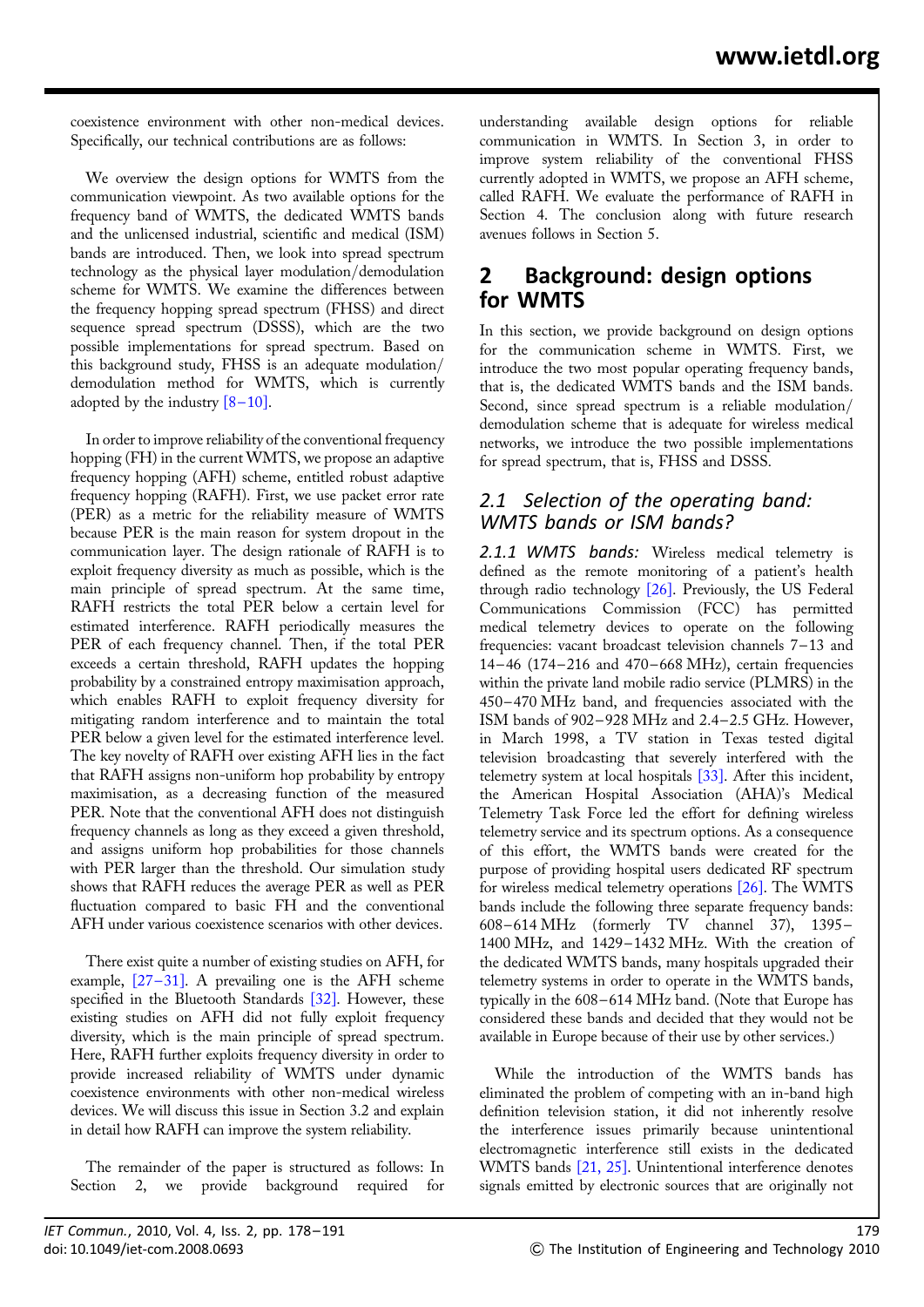supposed to broadcast. Examples of unintentional interference sources are power lines, electrical motors, equipment power supplies as well as lightning strikes and electrostatic discharge [21]. Another shortcoming of the WMTS bands is its small bandwidth. Even if a WMTS system could use the entire non-contiguous WMTS bands of 14 MHz, this bandwidth is substantially smaller than that of the ISM bands.

2.1.2 ISM bands: The ISM bands were originally reserved internationally for the use of RF electromagnetic fields for ISM purposes. Typically used ISM bands are 902 – 928 MHz (900 MHz band), 2400 – 2500 MHz (2.4 GHz band) and 5725-5875 MHz (5.8 GHz band). The 900 MHz band has been in limited medical telemetry use. The 2.4 GHz band is currently used by many manufacturers of medical telemetry systems. One crucial merit of the 2.4 GHz ISM band is a large contiguous bandwidth of 79 MHz, which increases the benefit of spread spectrum technology for interference mitigation. One disadvantage of the ISM bands for WMTS is that they are unlicensed and are subject to interference from other devices such as IEEE 802.11 wireless LAN (WLAN) devices, Bluetooth, microwave ovens and cordless telephones.

#### 2.2 Spread spectrum technology: FH or direct sequence?

Spread spectrum refers to a wideband radio frequency technique originally used for the military purpose of secure mission-critical communication [34]. In principle, the spread spectrum technology is designed to trade bandwidth efficiency for reliability. It consumes more bandwidth than narrowband technologies. Nevertheless, the tradeoff enables the sender to transmit a signal that is easier to detect at the intended receiver. Consequently, this tradeoff makes the overall transmission more reliable and robust against interference and noise. Furthermore, for any unintended receivers, the spread spectrum signal looks like background noise. This feature makes it very difficult for an unintended receiver to intercept or overhear the transmission. Because of these properties, the spread spectrum technology naturally becomes promising for use in wireless medical networks, in which reliability is the most critical concern.

2.2.1 Frequency hopping spread spectrum: There are two implementation options for spread spectrum, that is, FHSS and DSSS. FHSS uses a narrowband carrier that changes frequency in a pattern known to both the transmitter and the receiver. Both the sender and the receiver hop between frequencies based on the same pseudorandom pattern, and transfer data during each hop. Under proper synchronisation, FH maintains a single logical channel. To an unintended receiver, FHSS appears to be short-duration impulse noise. Furthermore, even if the FHSS signal is corrupted by a narrowband interferer, the device can send data successfully once it hops to a new clear frequency channel. Thus, even when more and more frequency channels

are corrupted by interference, FHSS does not completely fail but degrades gracefully. Furthermore, AFH, which intelligently avoids bad frequencies, can further improve the performance.

2.2.2 Direct sequence spread spectrum: DSSS is another spread spectrum technology for modulation and demodulation in digital communication. DSSS modulates and demodulates the data signal to and from a signal with a much wider bandwidth. At the transmitter, a data stream of bit rate  $r<sub>b</sub>$  is multiplied by a spreading signal of a pseudo noise (PN) sequence with chip rate  $r_c$ , which produces a chip stream with rate  $r_c$ . The ratio  $g = r_c/r_b$  is called the processing gain. At the receiver, if the chip stream is multiplied by the same PN sequence, the original data stream can be recovered. If a different PN sequence is applied, the original data bit stream cannot be recovered and instead a noise-like random chip stream is generated. Thus, DSSS can significantly suppress a narrowband interference by spreading it out over the wide bandwidth. DSSS becomes more robust to narrowband interference as the processing gain increases. However, at the same time, DSSS requires more bandwidth for further spreading the data signal.

2.2.3 Comparison between FHSS and DSSS: DSSS is more suitable for providing high data rates, which made all the major vendors for IEEE 802.11 products select DSSS over FHSS for increasing their data rates [35]. The main benefit of FHSS over DSSS is its robustness to strong interferers because avoiding interference by hopping rather than suppressing mitigates performance degradation [36]. It is also no coincidence that the major manufacturers for WMTS in the ISM bands chose FHSS for their communication technology, for example, GE Healthcare (ApexPro FH) [8], Philips (IntelliVue Telemetry System) [9] and Welch Allyn (Micropaq) [10].

# 3 RAFH for WMTS

In the previous section, we have given background on design options for the communication scheme of WMTS, and pointed out that FHSS is a reliable modulation/ demodulation scheme for WMTS that is currently adopted in the industry. Now, our focus in the paper is on how to further increase the reliability of FH in WMTS under a coexistence environment with other non-medical wireless devices. Here, we introduce adaptiveness in the system that can efficiently avoid interference with the purpose of improving reliability by properly exploiting available information on interference.

In this section, we propose an AFH scheme for WMTS, entitled RAFH. By using a constrained entropy maximisation approach, RAFH exploits frequency diversity in order to be robust against random interference while maintaining the total PER below a given threshold for estimated interference.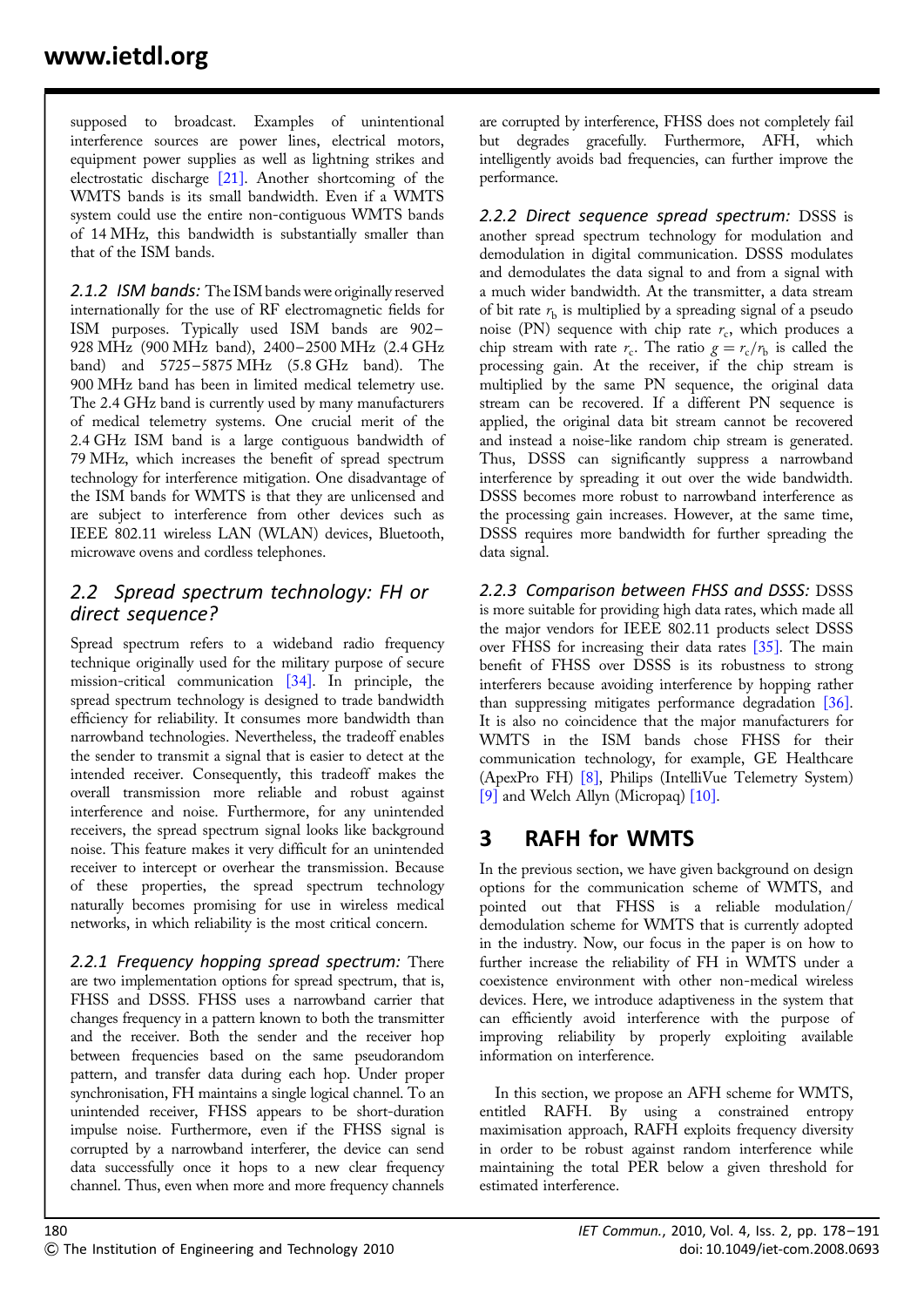#### 3.1 Network model

Though our proposed algorithm, RAFH, can also be used in the WMTS bands, in order to fully benefit from spread spectrum, we mainly consider a WLAN structure for WMTS operating under FHSS in the 2.4 GHz ISM band. Each WLAN has an access point connected with a number of wireless medical devices. An illustrative example is shown in Fig. 1. Typically,  $5-10$  monitoring devices are connected to each access point (AP) in medical telemetry applications [37]. Data packets from a device are sent to the corresponding AP as a stream with a constant rate, which is general in telemetry applications [17, 19]. It is assumed that self-interference among APs for the medical network is insignificant, which is realistic because medical networks are planned and deployed on a site-specific basis [21, 25]. (Self-interference among the same kind of networks is an important issue in Bluetooth because Bluetooth piconets are typically deployed without planning [28, 31]. In WMTS, self-interference might be a potential problem with overpopulated APs when devices connected to different APs exercise the same adaptive scheme. We will further elaborate on this issue by an illustrative example in Section III-C. A thorough treatment of self-interference is not in the scope of this paper. Our main focus is on how to deal with interference from other co-existing nonmedical devices.) Timing and hopping of every device in each AP is synchronised with the corresponding AP. There is no interference among devices in the same AP, which can be realised by using a certain scheduling scheme in each AP. Two kinds of interference sources are assumed to coexist with the proposed WMTS. The first one is the the standard FH interferer such as a legacy medical device and a bluetooth device. The other is a direct sequence (DS) interferers such as an IEEE 802.11 device.

Let  $M$  denote the total number of frequency channels available. Let  $p_i$  denote the probability that a given AP uses frequency channel i where  $i = 1, ..., M$ . Then, the hopping probability set  $p$  of the AP is given as follows



 $\boldsymbol{p} = \left[p_1 \dots p_M \right]^T$ 

**Bedside telemetry** 

Figure 1 Illustration of the unified medical telemetry system

Patient-worn telemetry

where  $\sum_{i=1}^{M} p_i = 1$ . For example, a uniform hopping probability set  $\pmb{p} = \left[1/M \dots 1/M\right]^T$  corresponds to basic FH case where all the frequency channels are equally used. The PER of each frequency channel is measured for every interval of T seconds. The condition that the measured total PER exceeds a given threshold  $\eta$  is the triggering event for an update of the hopping probability  $p$ . Let  $n = 1, 2, \ldots$  denotes the time index for each PER measurement interval. Also, let  $\widehat{PER}_{n}(n)$  denote the measured PER of frequency channel  $i$  at time  $n$ .

#### 3.2 Design rationale of RAFH

In wireless medical networks, the dropout rate of the system is a critical measure for reliability  $\left[19, 25\right]$ . In general, dropout can happen because of various failures in different layers. However, since the physical layer is the main concern in this paper, we consider the transmit packet error as the main reason for the system dropout. In order to reconstruct the transmitted signal at the receiver, at least a certain percentage of packets should be successfully received. Otherwise, the signal will not be successfully recovered, which corresponds to the dropout situation. Hence, the dropout rate can be quantified by the PER, that is, if the PER in an interval exceeds a certain level, the system is considered to be dropped out in the interval. Thus, in order to increase the system reliability by reducing the dropout rate, we not only need to reduce the average PER, but also need to lessen the fluctuation of the PER over time under dynamic interference environment.

AFH based on PER measurement can be formulated as how to update the hopping probability  $p$  based on the measured PER for each channel as follows

$$
\boldsymbol{p}(n+1) = F\big(\boldsymbol{p}(n), \widehat{\boldsymbol{PER}}(n)\big) \tag{1}
$$

where  $\widehat{PER}(n) := [\widehat{PER}_1(n) \dots \widehat{PER}_M(n)]^T$ . One example for the update rule  $F(\cdot, \cdot)$  in (1) to implement an AFH scheme is to avoid bad frequency channels determined by PER measurement as follows

$$
p_i(n+1) = \begin{cases} 1/M_{n+1}, & \text{if } \widehat{PER}_i(n) < PER_{\text{th}}\\ 0, & \text{otherwise} \end{cases} \tag{2}
$$

where  $M_{n+1}$  is the total number of frequency channels that satisfy  $\widehat{PER}_{i}(n) < PER_{th}$ . In fact, even though there are differences in details, many adaptive FH algorithms basically operate as given in (2). Hereafter, we denote (2) as the conventional AFH. The decision for channel condition in (2) is on –off based on measured PER: if the measured PER is below/above the threshold, the corresponding channel is considered good/bad. By this on-off decision, every bad channel is completely avoided while every good channel is equally treated regardless of its measured PER. Hence, our motivation is that it would be better if we can reflect the magnitude of the measured PER and assign a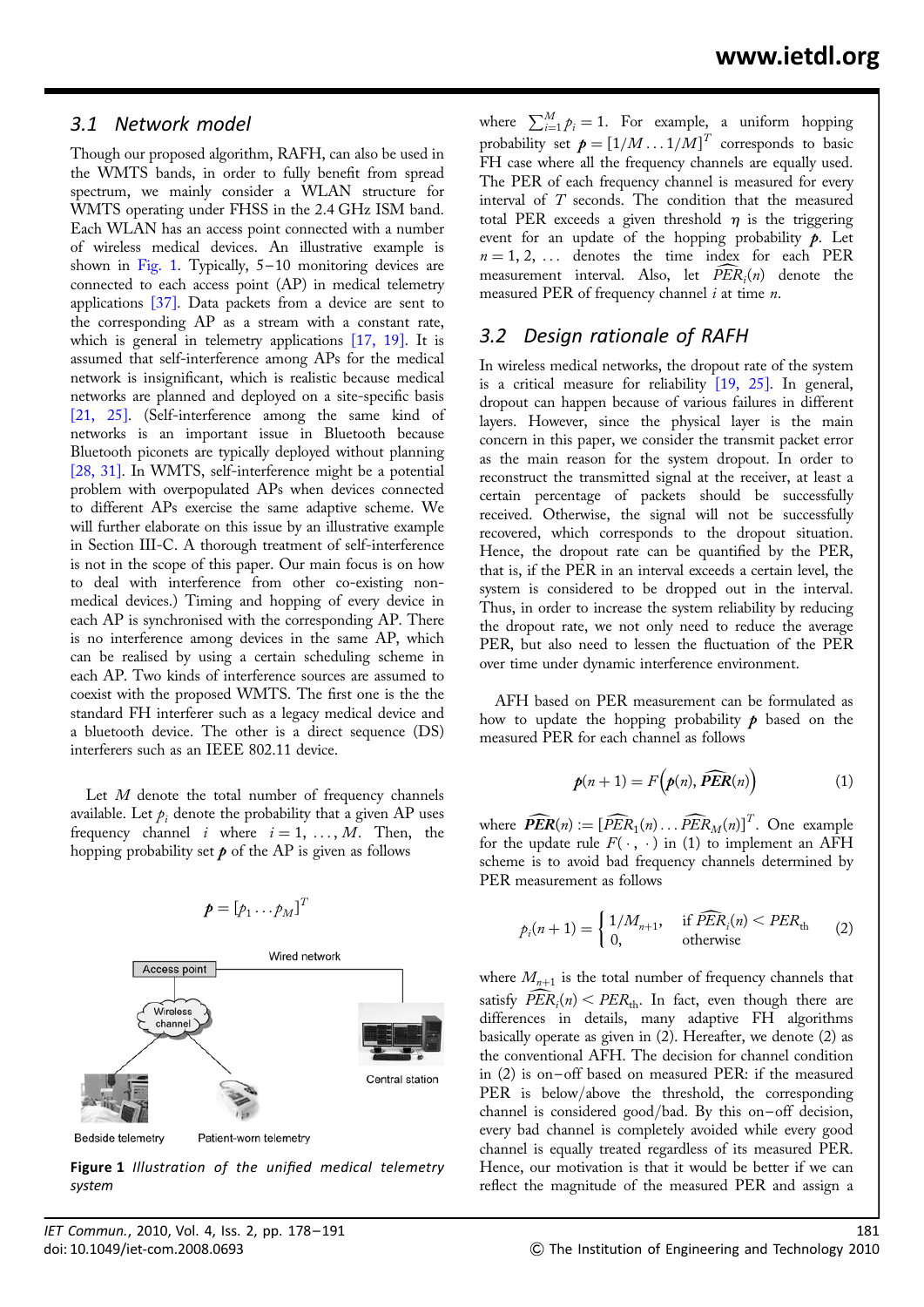non-uniform hop probability on each channel according to its PER.

Another disadvantage of (2) is that, by completely avoiding bad channels, the conventional AFH in (2) will not be able to measure the PER of channels once they are classified into bad ones. One typical solution is to use a timer for bad channels: once the PER of a channel is above the threshold, classify it into a bad channel for a duration of  $T_s$ . Then, after  $T_s$ , the decision on the channel will be reset and it will be used for hopping as if it were now a good channel. However, a potential problem of this solution is that the AFH scheme will severely fluctuate under a dynamic interference environment. If the timer  $T<sub>s</sub>$  is small compared to the interference change, the PER of AFH will severely increase because the channel may still remain bad after the reset, which is a case of a false positive. If the timer  $T_s$  is large compared to interference change, AFH will slowly respond to a change in interference, which corresponds to the case of a false negative. Since an appropriate value for the timer  $T<sub>s</sub>$  depends on the dynamic characteristics of interference, a single, pre-determined value for  $T_s$  cannot work in general. Our simulation study in Section 4 verifies the PER fluctuation of AFH because of the effect of the timer  $T_s$ .

In order to reflect the channel condition more accurately than (2), our design rationale of RAFH is to assign the hop probability by taking into account the magnitude of the measured PER. First, based on the measured PER which accounts for current interference, the hop probability should be assigned so that the total PER is below a given threshold. This condition imposes an explicit PER constraint in the formulation of RAFH in the next section. However, a constraint on the total PER based on the current measurement is not sufficient because it does not provide robustness against randomness in interference caused either by an error in the measure PER or by a change in interference. The measured PER is the sample mean of the actual PER and hence is a random variable even for a fixed value of the actual PER. Furthermore, the measured PER does not account for future interference, which can be changed because of random arrival and departure of interference source in the next interval. Thus, in order to compensate for the PER measurement error and combat for unknown future interference, the hop probability should be randomised as much as possible to exploit frequency diversity, which is the main principle of FHSS.

#### 3.3 Description of RAFH: an entropy maximisation approach

One reasonable approach for realising our design rationale is to maximise the entropy of the hop probability  $p$  while satisfying the total PER constraint with respect to the measured PER. With a pre-specified PER threshold  $\xi$  and the measured PER in the nth interval, the total PER can be restricted if the updated hopping probability  $p(n + 1)$  satisfies the following constraint

$$
\sum_{i=1}^{M} \widehat{PER}_{i}(n) p_{i}(n+1) \leq \xi
$$

Thus, the overall entropy maximisation problem for update of the hopping probability  $p$  is given as follows. (Note that the non-negativity constraint on  $p_i$ , that is,  $p_i \geq 0$ ,  $\forall i$ , does not need to be included because of the problem structure. The optimal solution for (3), denoted by  $p^*$ , will automatically satisfy the non-negativity constraint, which can be verified by (13).)

maximise 
$$
H(\mathbf{p}(n+1)) = -\sum_{i=1}^{M} p_i(n+1)\log p_i(n+1)
$$
  
\nsubject to  $A\mathbf{p}(n+1) \le \xi$  (3)  
\n
$$
\sum_{i=1}^{M} p_i(n+1) = 1
$$

where  $A = [\widehat{PER}_1(n) \dots \widehat{PER}_M(n)]$ . As a simple example, consider the case of no constraint on the average PER in (3). In this case, entropy maximisation will give a uniform distribution of  $p(n + 1) = [1/M \dots 1/M]^T$ , which matches the intuition that every frequency should be equally used when no information on interference is available. When there is a PER constraint, the entropy maximisation approach will randomise the distribution of  $p$ as much as possible while satisfying the constraint on the total PER.

To further demonstrate how the constrained entropy maximisation works, we show an illustrative example when  $M = 4$  and  $A = [0.14 \ 0.16 \ 0.18 \ 0.2]$ . When the PER threshold  $\xi = 0.15 < \sum_{i=1}^{M} a_i/M = 0.17$ , the hopping probability becomes  $p = [0.65 \ 0.24 \ 0.08 \ 0.03]^T$  as shown in Fig. 2. If the conventional AFH scheme in (2) were applied to this case, the hopping probability would be  $p = [1 \ 0 \ 0 \ 0]^T$ . Hence, compared to (2), the entropy maximisation approach exploits more frequency diversity with a different weight on each channel, which depends on the measured PER. When  $\xi = 0.2 > \sum_{i=1}^{M} a_i/M = 0.17$ , as shown in Fig. 2, we have  $p = [0.25 \ 0.25 \ 0.25 \ 0.25]^T$ , which corresponds to the basic FH. Another benefit of RAFH over the conventional AFH is that RAFH reduces the self-interference mentioned in Section 3.1. As a simple case, consider that there are two very closely located devices that deploy the same AFH scheme and they collide if they use the same channel. Then, in the case of Fig. 2, the collision probability with RAFH is  $[0.65 \t0.24 \t0.08 \t0.03] \cdot [0.65 \t0.24 \t0.08 \t0.03]^T = 0.49$ while that with the conventional AFH is 1.

The overall RAFH algorithm, which substantiates the idea of the constrained entropy maximisation approach, is given in Algorithm 1. In every interval of T, RAFH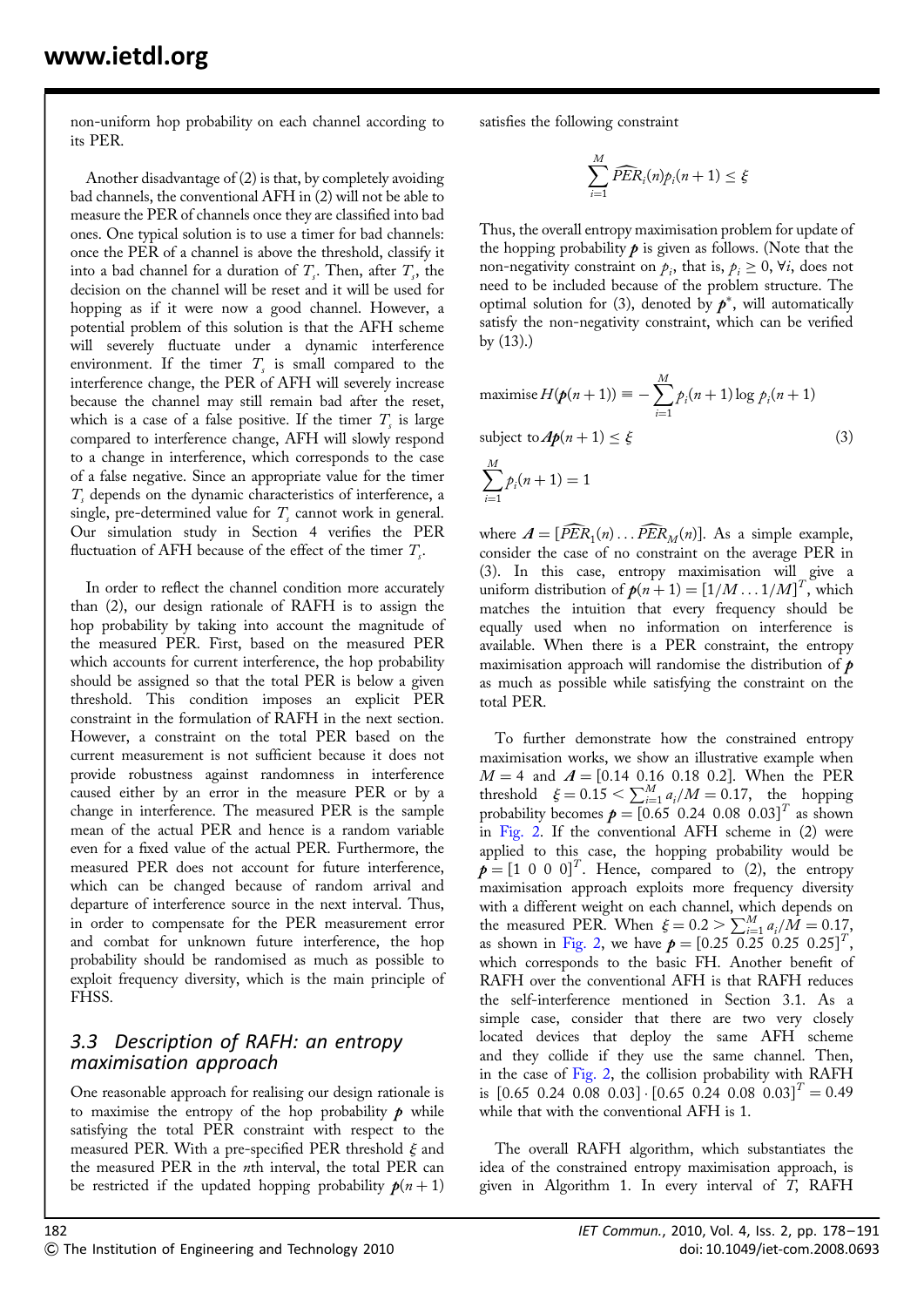

Figure 2 Illustrative example on how the optimal solution  $p^*$  for (4) changes with respect to the PER threshold  $\xi$ a When  $\xi = 0.15 < \sum_{i=1}^{M} a_i/M = 0.17$ b When  $\xi = 0.20 > \sum_{i=1}^{M} a_i/M = 0.17$ 

measures the PER of each frequency channel as well as the total PER. If the total PER exceeds a certain threshold, the loop for updating the hopping probability  $p$  is triggered. When the PER constraint is feasible by the feasibility test in Line 21 of Algorithm 1, RAFH updates the hop probability  $p$  by maximising the entropy of  $p$  while satisfying a constraint on the total PER for estimated interference as in Line 23 of Algorithm 1. If the PER constraint is infeasible, the situation may be too serious to be resolved by adaptation in the physical layer alone. Hence, the serious interference situation is reported to the higher layers which may deal with it. (Since our future work will be to build a reliable telemetry system from a cross-layer approach, this alarm function will provide a useful way for coordination in cross-layer design.) At the same time, RAFH updates the hop probability set  $\boldsymbol{p}$  so that only top K frequency channels are uniformly used, that is,  $p_i = 1/K$  if  $i \in S_K$  and  $p_i = 0$  otherwise, where  $S_K$  is the set of top K frequencies with ascending order of PER.

Now, the remaining issue is how to devise an efficient algorithm for solving the constrained entropy maximisation problem (3), which corresponds to Line 23 of Algorithm 1. The problem (3) can be equivalently formulated as minimisation of the negative entropy with a constraint as follows

minimise 
$$
f(\mathbf{p}) = \sum_{i=1}^{M} p_i \log p_i
$$
  
\nsubject to  $A\mathbf{p} \le \xi$  (4)  
\n
$$
\sum_{i=1}^{M} p_i = 1
$$

In order to solve (4) efficiently, we rely on the convex optimisation theory  $\sqrt{38}$ . First, we check the feasibility of (4). By inspection, we can easily notice that problem (4) is infeasible if  $a_{\min} := \min a_i > \xi$ . We will discuss this infeasible case later and tentatively assume that  $a_{\min} := \min a_i \leq \xi$ . The constrained convex optimisation problem (4) can be efficiently solved by using Lagrangian duality [38].

The basic idea of Lagrangian duality is to take account of the constraints in an convex optimisation problem by augmenting the objective function with a weighted sum of the constraints. The Lagrangian L associated with the problem (4) is given as follows

$$
L(\boldsymbol{p}, \lambda, \nu) = \sum_{i=1}^{M} p_i \log p_i + \lambda (A\boldsymbol{p} - \xi) + \nu \left( \sum_{i=1}^{M} p_i - 1 \right)
$$
\n(5)

where  $\lambda$  and  $\nu$  are called Lagrange multipliers. Now, we refer to the original optimisation problem (4) as the primal problem. Then, the associated dual function  $g(\lambda, \nu)$  of (4) is defined as the minimum value of the Lagrangian over all possible  $\boldsymbol{p}$  as follows

$$
g(\lambda, \nu) = \inf_{\rho} L(\rho, \lambda, \nu)
$$
  
= 
$$
\inf_{\rho} \left[ \sum_{i=1}^{M} p_i \log p_i + \lambda (A \rho - \xi) + \nu \left( \sum_{i=1}^{M} p_i - 1 \right) \right]
$$
 (6)

In (6), the dual function  $g(\lambda, \nu)$  is concave because it is the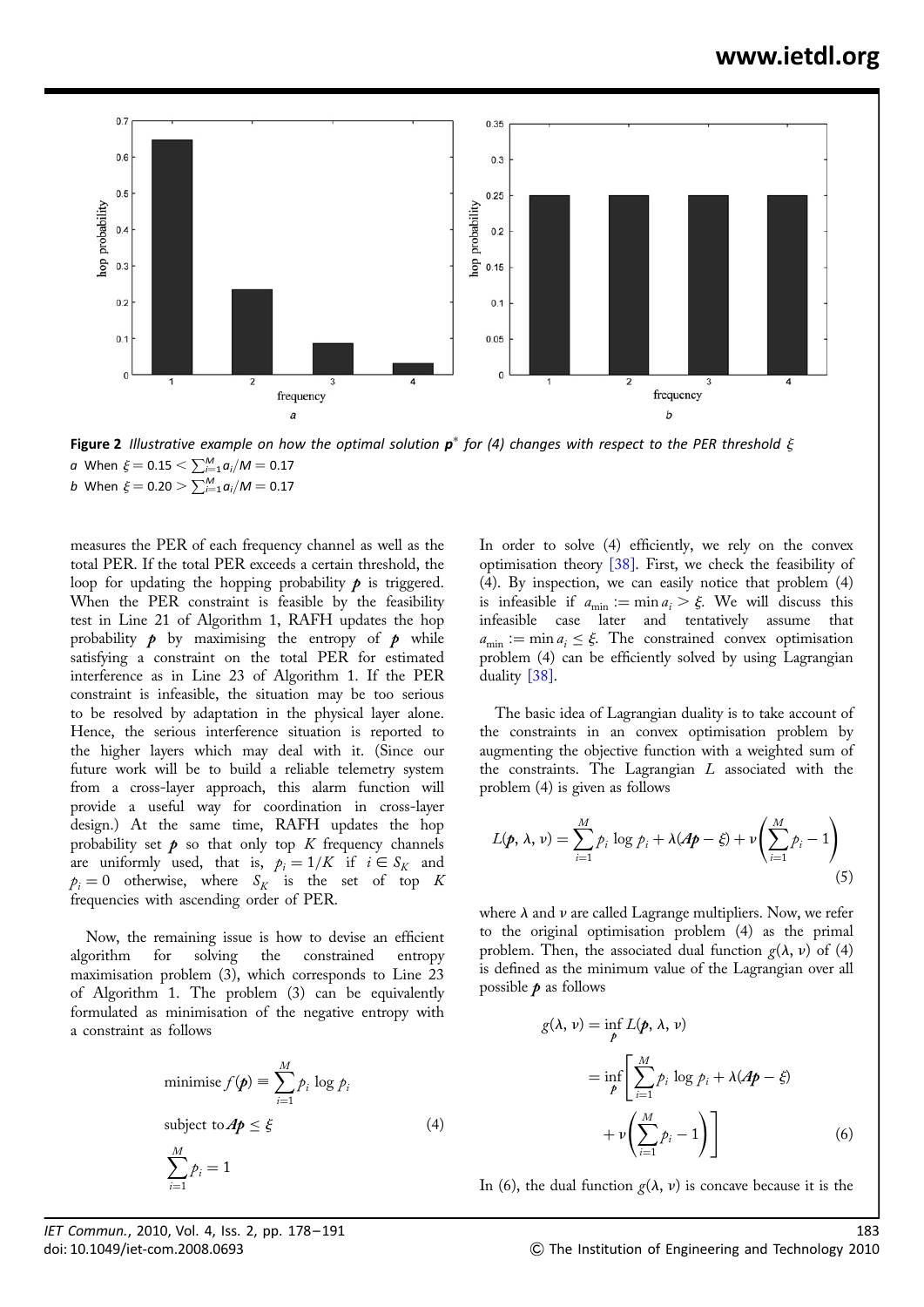### www.ietdl.org

1: // Initialisation 2:  $\mathbf{p} \leftarrow [1/M \dots 1/M]$ 3: // PER estimation 4: Reset timer  $t \leftarrow T$ 5:  $\mathbf{n}_t = (n_{1,t}, \ldots, n_{M,t}) \leftarrow \mathbf{0}$ 6:  $n_e = (n_{1,e}, \ldots, n_{M,e}) \leftarrow 0$ 7: while (True) do if current transmission uses frequency  $i$  then 8: 9:  $n_{i,t} \leftarrow n_{i,t} + 1$  $10:$ end if if Transmission fails then  $11:$  $12:$  $n_{i,e} \leftarrow n_{i,e} + 1$ end if  $13:$ 14: end while 15: for  $i = 1$  to M do  $a_i = PER_i \leftarrow n_{i,e}/n_{i,t}$  $16:$ 17: end for 18: // update p if PER exceeds a given threshold  $\eta$ 19: if  $PER = \sum_{i=1}^{M} n_{i,e} / \sum_{i=1}^{M} n_{i,t} > \eta$  then  $20:$ // feasibility test  $21:$ if  $\min_i a_i \leq \xi$  then  $22:$ // Update p  $\mathbf{p} \leftarrow \arg\min_{\mathbf{p}} \sum_{i=1}^{M} p_i \log p_i$  such that  $\sum_{i=1}^{M} a_i p_i \leq \xi$  and  $\sum_{i=1}^{M} p_i = 1$  $23:$  $24:$ else  $25:$ Alarm to the supervisory system  $p_i = 1/K$  for the top K channels and  $p_i = 0$  otherwise  $26:$ end if  $27:$ 28: end if

**Algorithm 1** Robust adaptive frequency hopping (RAFH)

pointwise infimum of a family of affine functions of  $(\lambda, \nu)$ . Hence, the dual function yields lower bounds on the optimal value  $f^*$  of the primal problem (4) for any  $\lambda \geq 0$ and  $\nu$  as follows

$$
g(\lambda, \nu) \leq f^*
$$

Now, the best lower bound can be obtained from the dual function  $g(\lambda, v)$  by formulating the dual problem as follows

maximize 
$$
g(\lambda, \nu)
$$
  
subject to  $\lambda \ge 0$  (7)

When the dual variables  $(\lambda, \nu)$  are optimal for the dual problem (7), they are called optimal Lagrange multipliers, denoted by  $(\lambda^*, \nu^*)$ . Since the primal problem (4) is convex, the strong duality holds [38] and the optimal value for the dual problem (7) is equal to that of the primal problem (4). Consequently, convexity is the watershed for solving optimisation problems. In our formulation, since the overall problem can be easily shown to be convex, the duality approach can exactly solve the original problem. Hence, instead of solving the primal problem (4) directly, we can obtain the solution for (4) by solving the dual problem (7). Note that the dual problem (7) only have two variables,  $\lambda$  and  $\nu$ , whereas the primal problem (4) has  $M$  variables. (Usually,  $M$  is much larger than two. for example,  $M = 79$  for FHSS in the 2.4 GHz ISM band.) Thus, it is much more efficient to solve the dual problem (7) than the primal problem (4) because it significantly reduces the computation and the complexity of the algorithm.

The remaining issue is to obtain an explicit expression for the dual function  $g(\lambda, v)$  in (6). Since the Lagrangian L in (5) satisfies  $\partial^2 L/\partial p_i^2 = 1/p_i > 0$  and  $\partial^2 L/\partial p_i \partial p_j = 0$ , L is positive definite and thus convex in  $\dot{p}$ . Hence, by plugging  $\partial L/\partial p_i = \log p_i + 1 + a_i \lambda + \nu = 0$  into (5), we obtain

$$
g(\lambda, \nu) = -\xi \lambda - \nu + \inf_{\hat{p}} \sum_{i=1}^{M} [\hat{p}_i \log \hat{p}_i + (a_i \lambda + \nu) \hat{p}_i]
$$
  

$$
= -\xi \lambda - \nu - \sum_{i=1}^{M} e^{-(a_i \lambda + \nu + 1)}
$$
  

$$
= -\xi \lambda - \nu - e^{-\nu - 1} \sum_{i=1}^{M} e^{-a_i \lambda}
$$
(8)

By using (8), the dual problem (7) can be rewritten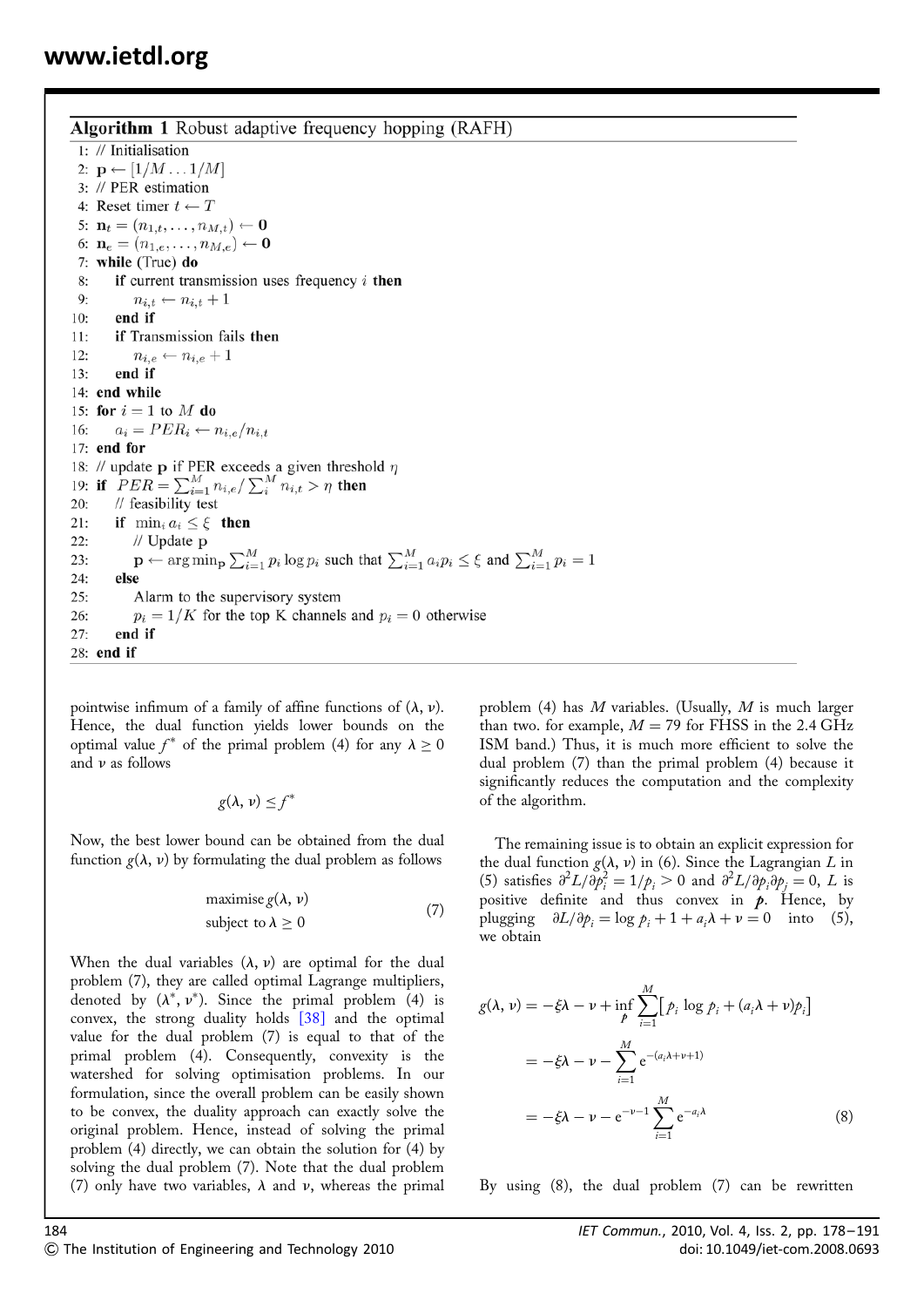as follows

maximise 
$$
-\xi\lambda - \nu - e^{-\nu-1} \sum_{i=1}^{M} e^{-a_i\lambda}
$$
 (9)  
subject to  $\lambda \ge 0$ 

In order to further simplify the dual problem (9), we maximise the objective function over  $\nu$  for fixed  $\lambda$  by using  $\partial g(\lambda, \nu)/\partial \nu = 0$ . Then, we obtain

$$
\nu = \log \sum_{i=1}^{M} e^{-a_i \lambda} - 1 \tag{10}
$$

By substituting (10) into (9), we obtain

$$
\text{maximise } - \xi \lambda - \log \left( \sum_{i=1}^{M} e^{-a_i \lambda} \right) \tag{11}
$$
\n
$$
\text{subject to } \lambda \ge 0
$$

After simple algebraic manipulation, (11) becomes

minimise 
$$
b(\lambda) \equiv \sum_{i=1}^{M} e^{(\xi - a_i)\lambda}
$$
  
subject to  $\lambda \ge 0$  (12)

In the meantime, the necessary optimality condition for  $p$ can be obtained by differentiating the Lagrangian in (5) with respect to  $p_i$  as follows

$$
\begin{array}{c|c}\n\begin{array}{c}\n\lambda \\
\hline\n\end{array}\n\end{array}
$$

$$
\frac{\partial L}{\partial p_i} = \log p_i + 1 + a_i \lambda + v = 0
$$

Finally, the optimal value for  $p_i$ , denoted by  $p_i^*$ , can be obtained as

$$
p_i^* = e^{-(a_i \lambda^* + \nu^* + 1)}
$$
\n(13)

where  $\lambda^*$  and  $\nu^*$  are optimal Lagrange multipliers obtained from (10) and (12).

Consequently, the overall entropy maximisation problem of (4) can be solved once we solve (12). Since (12) is a convex optimisation problem with only one variable  $\lambda$ , it can be efficiently solved by a gradient method. The two possible cases for (12) are given in Fig. 3. Let  $\lambda^*$  denote the optimal value of  $\lambda$  for (12). Then, if  $h(\lambda)$  is strictly increasing as in Fig. 3a, we have  $\lambda^* = 0$ . Otherwise,  $h(\lambda)$  is strictly decreasing for  $\lambda \leq \lambda^*$ and strictly increasing for  $\lambda \geq \lambda^*$  as shown in Fig. 3b. Hence, (12) can be solved by a gradient algorithm starting from  $\lambda = 0$ . Now, what remains is how to check whether  $\lambda^* = 0$ or not. The necessary and sufficient condition for  $\lambda^* = 0$  is  $d\phi(0)/d\lambda \geq 0$ , which can be easily verified from Fig. 3 by inspection. From (12),  $d\phi(t)/d\lambda = \sum_{i=1}^{M} (\xi - a_i)$ . Hence, the condition for  $\lambda^* = 0$  is  $\xi > \sum_{i=1}^{M} a_i/M$ . The overall algorithm for solving (4), which corresponds to Line 23 of Algorithm 1, is given in Algorithm 2.

As a remark, an interpretation of the condition on  $\lambda^* = 0$ can be given as follows: if the uniform hop probability  $\boldsymbol{p} = \left[1/M \dots 1/M\right]^T$  satisfies the constraint in (4), then it will be the optimal solution to (4) because the uniform distribution maximises entropy over all the distributions. In this case, the constraint in (4) will be inactive, that is,  $A p \leq \xi$ , which exactly corresponds to the obtained condition with the uniform distribution of  $p$ . Furthermore,  $\lambda^*$  will be zero according to the Karush–Kuhn–Tucker (KKT) condition [38].

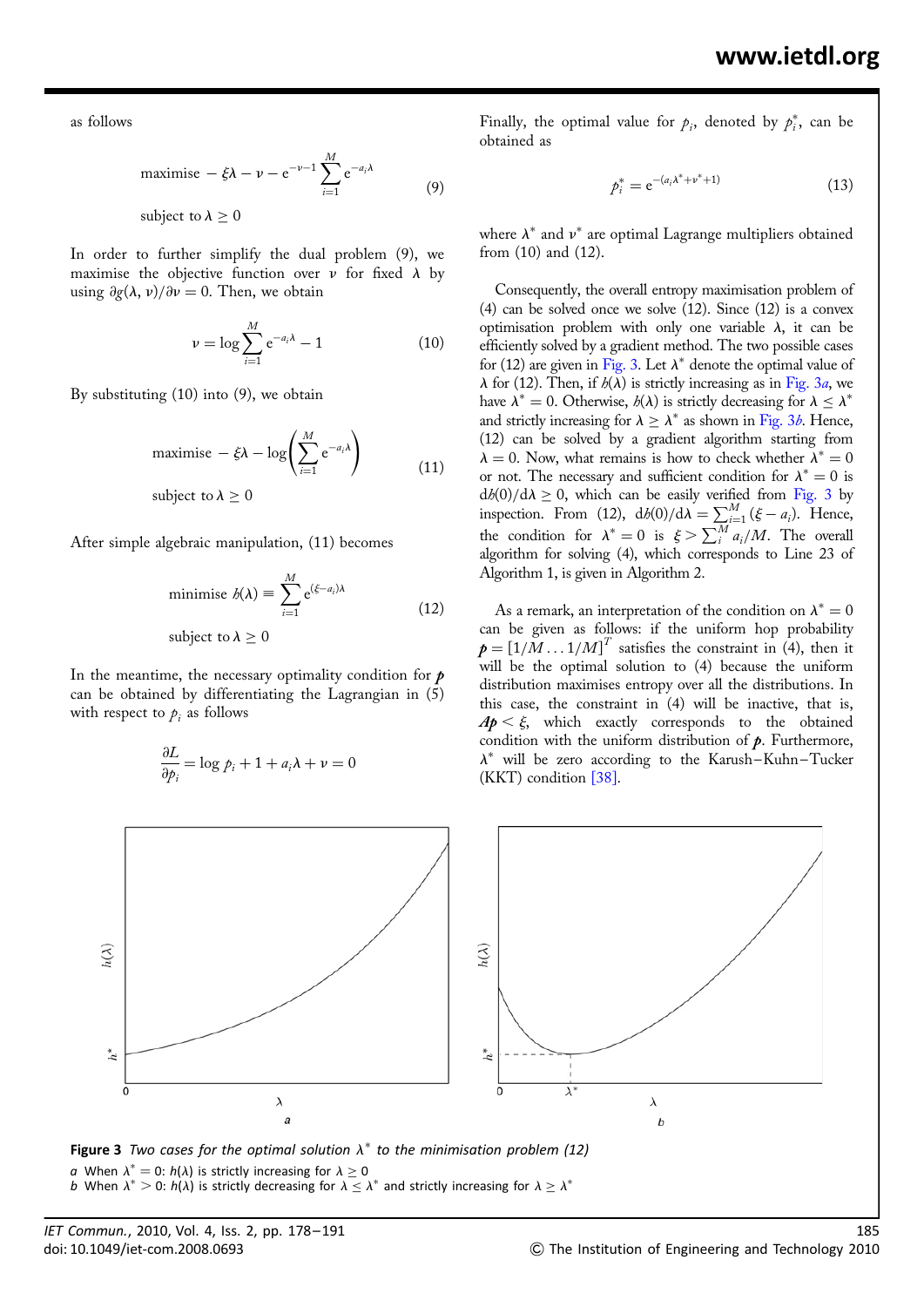# www.ietdl.org

Algorithm 2 A dual algorithm for solving the entropy maximisation problem in (4) (Line 23 of Algorithm 1)

```
1: INPUT: A, \xi, \epsilon, \alpha \text{ // } \epsilon is a stopping error and \alpha is a step size
 2: OUTPUT: p
 3: C \leftarrow \xi - A; // C = [c_1 \dots c_M]^T := [\xi - a_1 \dots \xi - a_M]^T, M by 1 column vector
 4: \lambda \leftarrow 0; // Initial \lambda<br>5: if \sum_{i=1}^{M} c_i < 0 then
          while |\sum_{i=1}^{M} c_i e^{c_i \lambda}| > \epsilon do
 6:
               \lambda \leftarrow \lambda - \alpha \sum_{i=1}^{M} c_i e^{c_i \lambda}7:end while
 8:9: end if
10: \nu \leftarrow \log \sum_{i=1}^{M} e^{-a_i \lambda} - 111: for i = 1 to M do
          p_i \leftarrow e^{-(a_i\lambda + \nu + 1)}12:13: end for
14: Return p
```
### 4 Simulation study

### 4.1 Simulation model

The simulation scenarios are designed to emphasise the dynamic pattern of interference. The FH sender hops around the 79 1-MHz frequency channels between 2.402 and 2.480 GHz. The duration time for each hop is fixed, which is considered as one time unit in the simulation. We consider the following two main sources of interference; basic FH interference either from co-existing legacy medical devices or from Bluetooth devices, and the DS interference from IEEE 802.11 devices. A FH interferer interferes with probability one while a DS interferer with probability of 0.7. Each FH interferer hops over 79 1-MHz channels between 2.402 and 2.480 GHz. Each DS interferer selects one from the following three nonoverlapping channels;  $2.402 - 2.424 \text{ GHz}$ ,  $2.426 -$ 2.448 GHz, and 2.450-2.472 GHz. In each channel, a DS interferer is generated by the Poisson arrival with  $\gamma$  if the corresponding channel is not already occupied by another DS interferer. The dwell time of each DS interference traffic is geometrically distributed with  $\mu$ . RAFH and the conventional AFH update the hop probability at every time interval of  $T = 1000$  time units. Hereafter, we denote the conventional AFH as AFH in short (Table 1).

#### 4.2 Simulation results

First, we show the average PER with respect to the number of FH interferers in Fig. 4. The DS interferers are generated according the Poisson arrival with the default value of  $\gamma = 0.002$  when the corresponding channel is not already occupied by a DS interferer. Also, the dwell time of each DS traffic follows a geometric distribution with  $\mu = 0.001$ . Each simulation run is performed for  $30T$  (=30 000 time units) and each point in Fig. 4 is an average over ten simulation runs. Fig. 4 shows that RAFH outperforms basic FH and the conventional AFH with respect to the

Table 1 Default values of parameters used in the simulation study

| Parameter  | Value     | Definition                                              |
|------------|-----------|---------------------------------------------------------|
| М          | 79        | number of frequencies                                   |
| η          | 0.2       | RAFH-triggering PER threshold                           |
| ξ          | 0.2       | average PER threshold in RAFH                           |
| T          | 1000      | update interval for RAFH                                |
| $T_s$      | 1000      | reset timer for bad channels in AFH                     |
| $\epsilon$ | $10^{-4}$ | stopping error for Algorithm 2 in<br>RAFH               |
| $\alpha$   | 0.1       | step size for Algorithm 2 in RAFH                       |
| γ          | 0.002     | Poisson arrival rate of a DS interferer                 |
| μ          | 0.001     | geometric rate for the dwell time of<br>a DS interferer |

PER under a dynamic interference environment. As we can see from Fig. 4, the PER is larger than the threshold with both cases of RAFH and AFH. Since both of RAFH and AFH always try to lower the PER below the threshold, the PER would be smaller than the threshold if interference changed slowly. However, in the simulation, the DS interferers in the next interval cannot be perfectly predicted because DS interferers arrive and leave in the next interval in a random manner. Furthermore, the random FH interferers increase the PER, which cannot be avoided because of their random hopping nature. Hence, these random aspects of interference are responsible for the additional amount of the PER over the threshold, which increases as the number of FH interferers increases.

Now, in order to show the effect of the reset timer  $T_s$  in AFH, we perform simulations for different values of  $T<sub>s</sub>$  in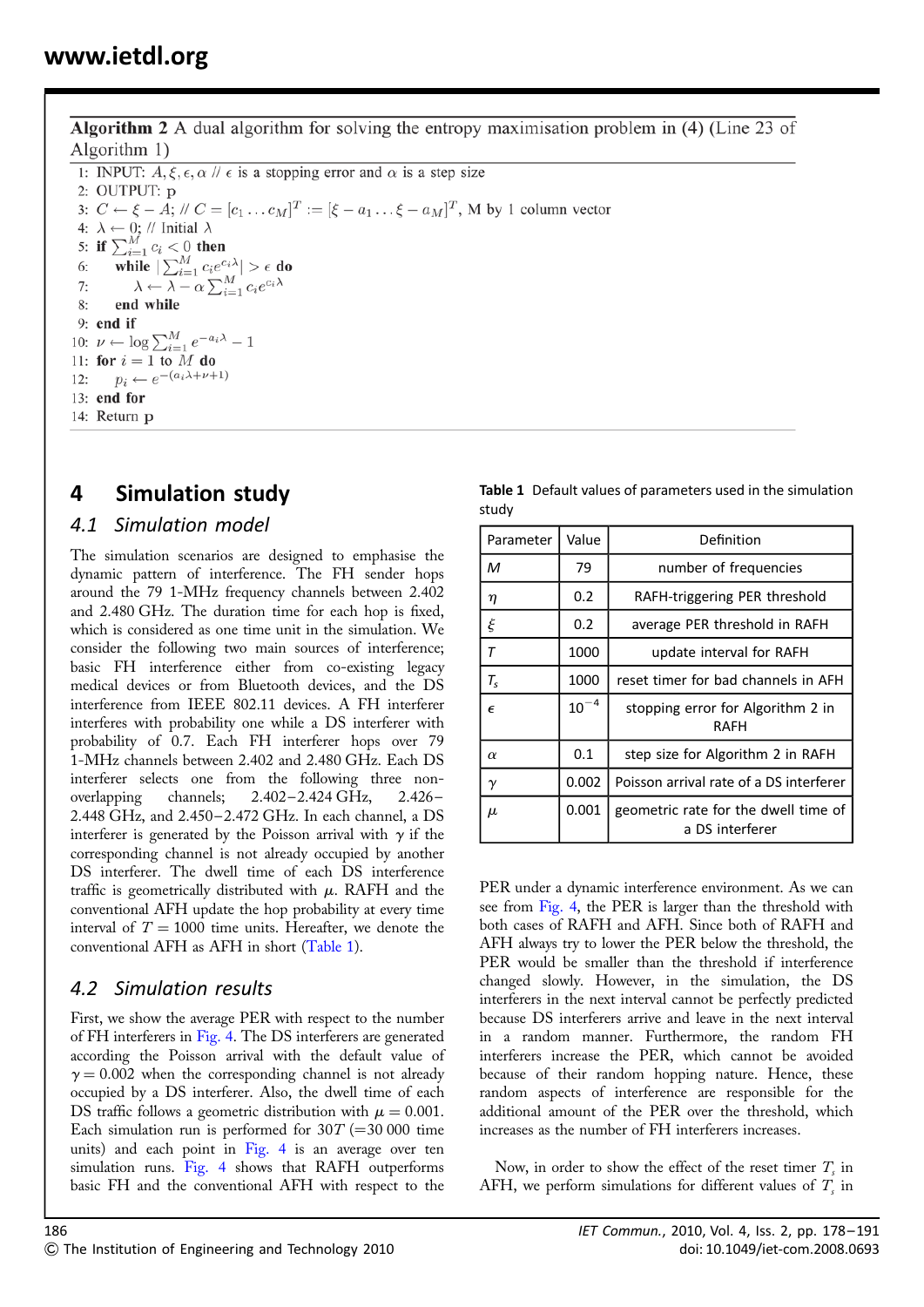

Figure 4 Average PER vs number of FH interferers with random DS interferers a When  $n = \xi = 0.2$ b When  $\eta = \xi = 0.3$ 

Fig. 5, in which the number of FH interferers is ten and the third DS channel is not used for the DS interferers. With this interference setting, both the AFH and RAFH can maintain the PER below the threshold if they avoid interference by frequently using the third DS channel. When  $T_s = T$ , since AFH resets bad channels every update interval, the PER of AFH severely fluctuates around the threshold  $(=0.2)$  as given in Fig. 5*a* while that of RAFH remains around the threshold in most cases. Note that the additional amount of the PER over the threshold in RAFH is due to the random FH interferers. Unlike the fluctuation of AFH by the reset timer which happens every  $T<sub>o</sub>$ , the fluctuation of RAFH happens only when the hop probability is updated due to the excessive PER over threshold. Note that RAFH is triggered only when the measured PER exceeds the threshold. When  $T<sub>s</sub> = 5T$ , as shown in Fig.  $5b$ , the PER of AFH fluctuates

approximately with a period of 5T. Since the first and the second DS channels are active in most of the time, once these channels are considered bad in AFH, its PER remains quite a small value for  $5T$  as those of  $[5T, 10T]$ ,  $[15T, 20T]$  and  $[25T, 30T]$ . However, after a duration of the reset timer  $T<sub>s</sub> = 5T$ , AFH will reset the bad channels and use them as good ones, which will give a large value for the PER for a duration of  $T<sub>s</sub> = 5T$  as those of  $[10T, 15T]$  and  $[20T, 25T]$ . On the contrary, as shown in Fig. 5b, RAFH reasonably keeps its PER around the threshold. In summary, the PER of AFH fluctuates with a period of the reset timer  $T_s$  while RAFH reasonably keeps its PER around the threshold. Even when the PER of AFH is similar with that of RAFH on average, the severe PER fluctuation of AFH will decrease the system reliability because the dropout rate (which is given in Section 3.2) is the probability that the PER exceeds a given level. Hence,



Figure 5 Effect of the AFH reset timerT, on PER fluctuation ( $\gamma = 0.002$ ,  $\mu = 0.001$ ,  $\eta = \xi = 0.2$  and 10 FH interferers) a When  $T_s = T$ 

b When  $\overline{T_s} = 5T$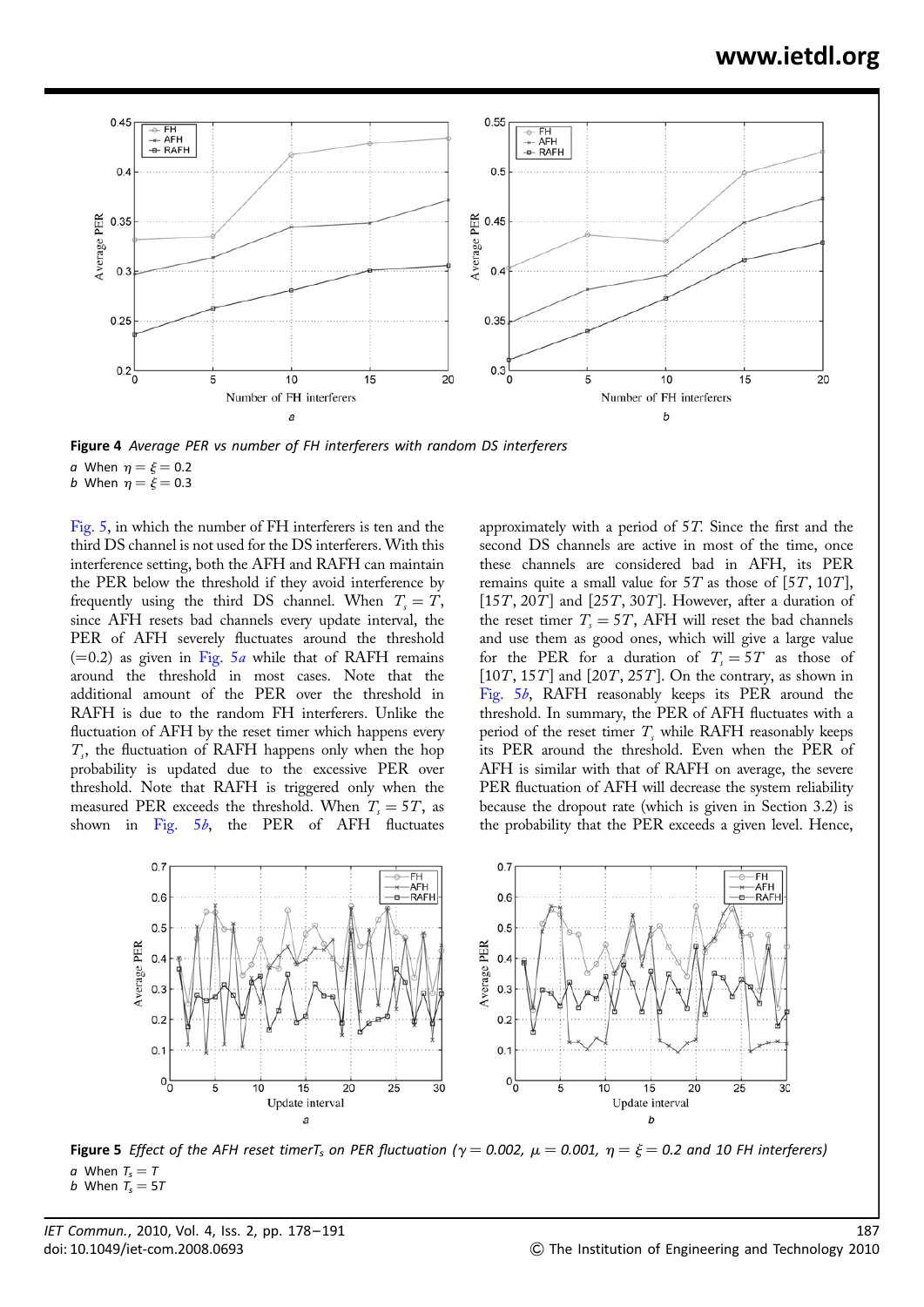RAFH improves the reliability of WMTS by reducing the PER fluctuation.

Now, Fig. 6a shows the temporal behaviour of FH, AFH and RAFH whereas Fig.  $6b$  shows the dynamic channel occupancy of DS interferers. Fig. 6a gives that the average PERs for FH, AFH and RAFH over the entire interval of  $20T$  are 0.41, 0.37 and 0.28, respectively. In Fig. 6b, when there is no DS interferer, the channel value is set to  $n_f$  – 0.5 where  $n_f$  is the frequency channel number. Then, when a DS interferer arrives at the channel, the value is set to  $n_f$ . In Fig. 6a, there are abrupt increases in the PER at  $t = 4T$  and  $t = 7T$ . The reason for these sudden changes in the PER can be found if we look into the dynamic

activity of the DS interferers in Fig. 6b. Around  $t = 3T$  $(=3000)$  in Fig. 6b, both the second and the third channels are activated by new DS interferers, which abruptly increase the PER during  $[3T, 4T]$ . After this incident, the second channel for DS interference remains occupied except a short duration around  $t = 5T$ . Hence, frequencies in this channel are avoided in AFH or infrequently used in RAFH. During  $t \in [4T, 6T]$ , the third DS channel is not so much occupied by a DS interferer and hence frequencies in the third DS channel will be heavily used both in AFH and RAFH. However, just before  $t = 6T$ , a new DS interferer comes in the third channel, which makes the sudden increase in the PER at  $t = 7T$  in Fig. 6a. In a similar manner, Fig. 7a shows the



**Figure 6** Time traces PER and DS interferers when  $\gamma = 0.002$ ,  $\mu = 0.001$  and  $\eta = \xi = 0.2$  $a$  PER in each update interval with five FH interferers and random DS interferers b Activity of DS interferers in frequency channels



**Figure 7** Time traces of PER and DS interferers when  $\gamma = 0.002$ ,  $\mu = 0.002$  and  $\eta = \xi = 0.3$  $a$  PER in each update interval with five FH interferers and random DS interferers b Activity of DS interferers in frequency channels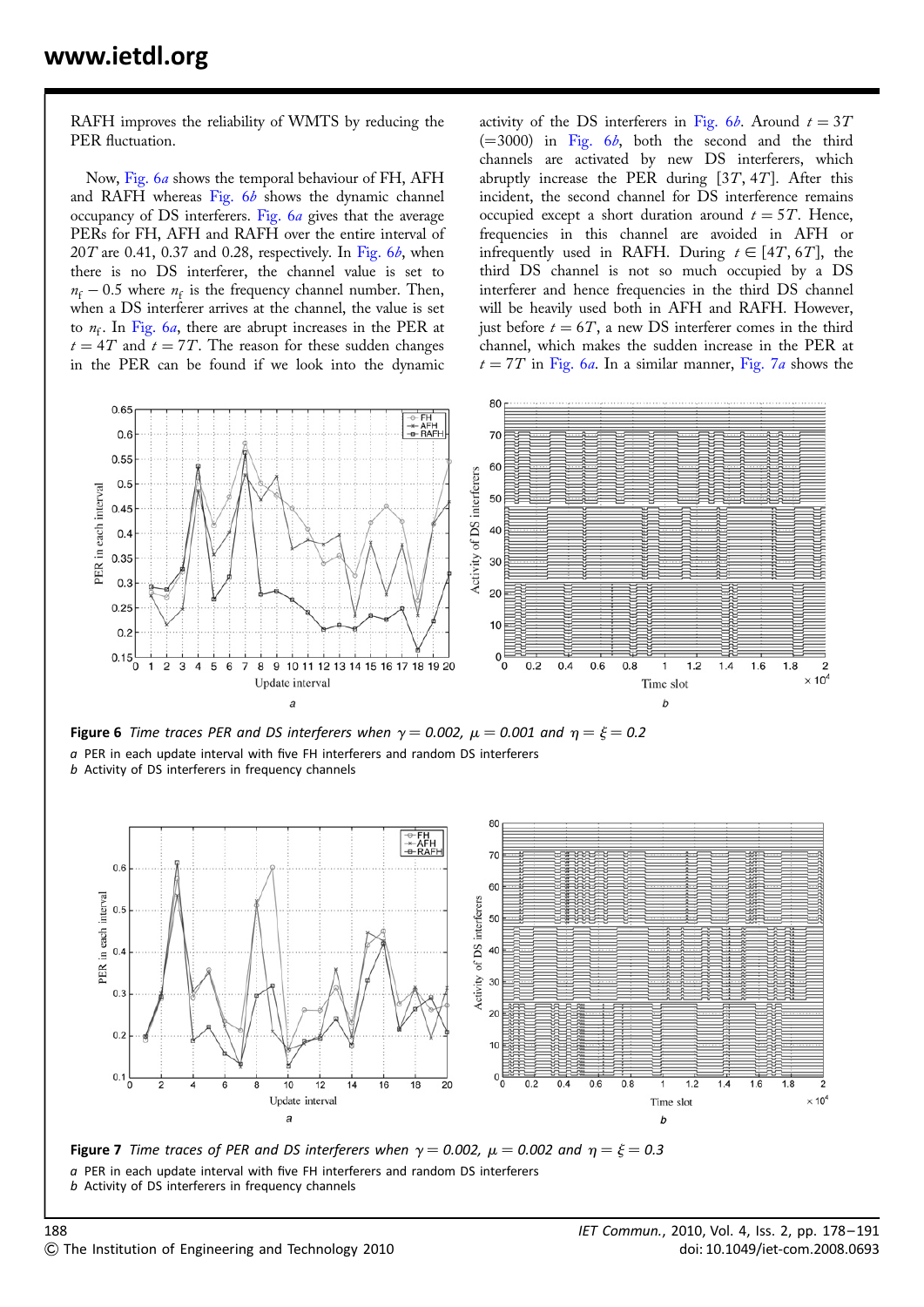

Figure 8 Average hop probability of each frequency channel over 20T in the case of Fig. 7 a Average hop probability of AFH b Average hop probability of RAFH

temporal behaviour when  $\gamma = 0.002$  and  $\mu = 0.002$ . Fig. 7a gives that the average PERs for FH, AFH and RAFH over the entire interval of 20T are 0.32, 0.29 and 0.25, respectively. In Fig.  $7b$ , the average dwell time is  $1/\mu = 500$ , which is the half of that in Fig. 6b. From the figures, we can verify that the dwell time in Fig.  $7b$  is smaller than that in Fig. 7a. Finally, Fig. 8 shows the average hop probability of each frequency channel over 20T  $(=20,000)$  time units) in the case of Fig. 7. From Fig. 8, we can know that RAFH uses the frequency channels unused by the DS interferers more often than AFH does.

### 5 Conclusion

In this paper, we have proposed an AFH scheme, entitled RAFH, for reliable wireless medical telemetry. RAFH maximises entropy of the hop probability set in order to fully exploit frequency diversity while satisfying a constraint on the total PER for estimated interference. The key novelty of RAFH over existing AFH is that RAFH assigns nonuniform hop probability by entropy maximisation in order to further enhance the communication performance. Note that the conventional AFH does not distinguish frequency channels as long as it exceeds a given threshold. Our simulation study has shown that RAFH outperforms basic FH and the conventional AFH with respect to the PER.

Our future work will involve building a highly reliable supervisory system for wireless medical networks on top of a RAFH-enabled physical layer. In fact, we are currently working for the Medical Device 'Plug-and-Play' Interoperability (MDPnP) Program [39] under collaboration with Massachusetts General Hospital. We are implementing a testbed for wireless medical networks, of which the physical layer is being built by GNU Radio [40], an open-source software defined radio technology. We expect that RAFH will be an efficient building block for our testbed to improve the reliability of the overall system.

### 6 References

[1] KERSHAW E.: 'Wireless networking reshapes the face of patient monitoring systems', Biomed. Instrum. Technol., 2002, 36, (3), pp. 201– 202

[2] GIERAS I.A.: 'The proliferation of patient-worn wireless telemetry technologies within the U.S. healthcare environment'. Proc. Fourth Annual IEEE Conf. Information Technology Applications in Biomedicine, 2003

[3] NIST Advanced Network Technologies Division: 'Healthcare goes wireless: home', http://w3.antd.nist.gov/ Health.shtml

[4] CHEVROLLIER N., GOLMI N.: 'On the use of wireless network technologies in healthcare environments'. Proc. Fifth IEEE Workshop on Applications and Services in Wireless Networks (ASWN 2005), June 2005, pp. 147– 152

[5] US FDA/Center for Device and Radiological Health (CDRH): 'Draft guidance for industry and FDA staff – radio-frequency wireless technology in medical devices' http://www.fda.gov/cdrh/osel/guidance/1618. html, 3 January 2007

[6] Gee T.: 'Wireless vendors challenge Cisco in hospitals', Medical Connectivity, http://medicalconnectivity.com/ 2007/06/12/wireless-vendors-challenge-cisco-in-hospitals/, 12 June 2007

[7] Healthcare WLAN applications: North american hospital survey results', White Paper, Aruba Networks, 2007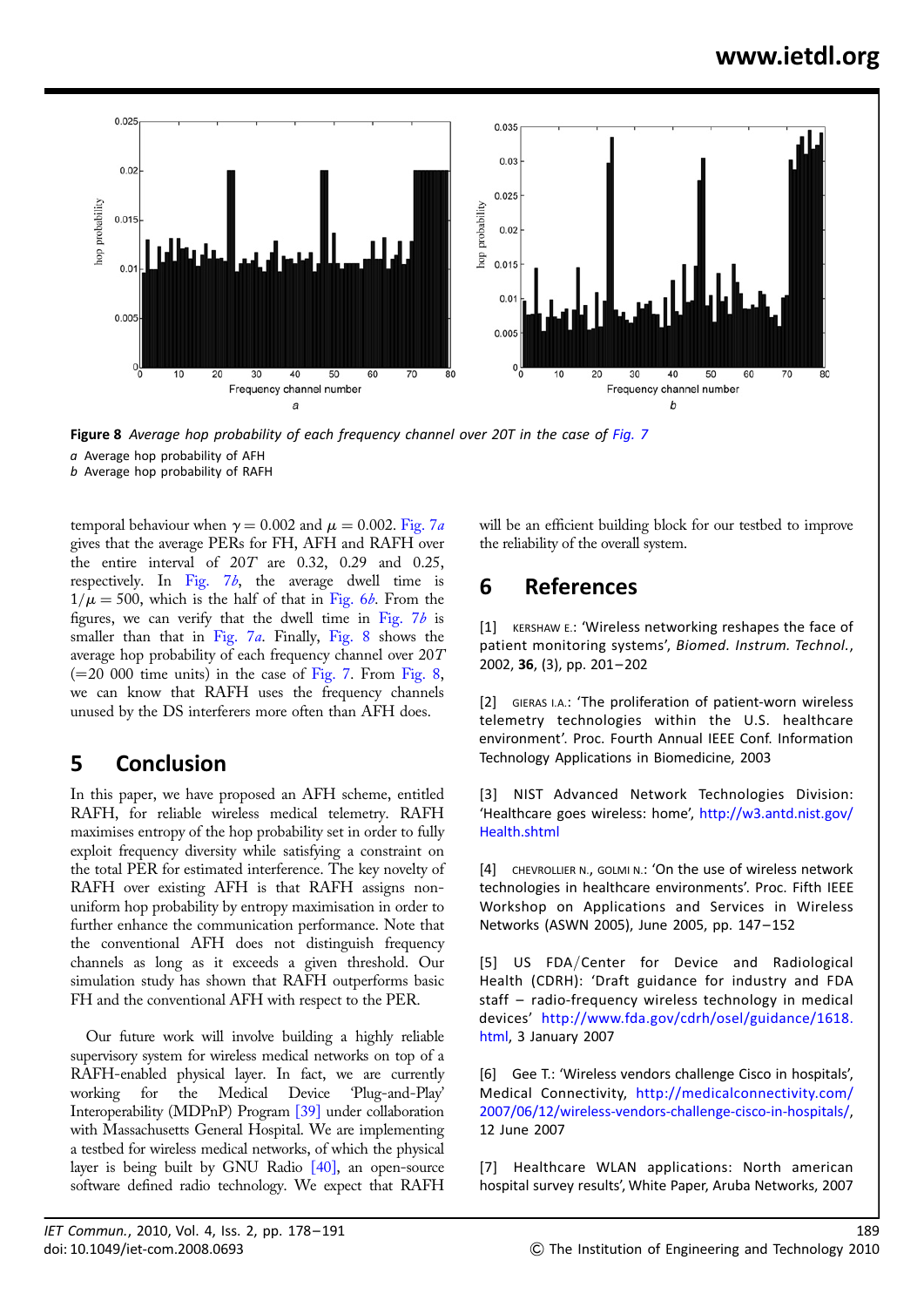# www.ietdl.org

[8] GE Healthcare – Product Features – Wireless Technologies: http://www.gehealthcare.com/usen/patient\_ mon\_sys/products/wirelesstech.html

[9] Philips, 'Patient Monitoring-IntelliVue Telemetry System', http://www.medical.philips.com/main/products/ patient\_monitoring/products/telemetry/index.html/

[10] Welch Allyn - Micropaq Wearable Monitor: http://www. welchallyn.com/products/en-us/x-11-ac-100-0000000001100. html

[11] Dräger Medical: http://www.draeger.com/MT/ internet/EN/us/index.jsp

[12] SPACELABS Healthcare – Patient Monitoring & Connectivity, http://www.spacelabs.com/patient-moni toring-connectivity/monitoring-systems/patient-monitors/ ultraview\_SL2600.html

[13] POLYCOM: 'Wi-Fi telephony for healthcare', The Dallas/ Fort Worth Chapter of the Healthcare Information Management Systems Society, http://www.dfwhimss.org/ smart05-bin/public/downloadlibrary?\&itemid=52397956 184061993143;February 2008

[14] GOLMIE N., CYPHER D., REBALA O.: 'Performance analysis of low rate wireless technologies for medical applications', Elsevier Comput. Commun., 2005, 28, (10), pp. 1266– 1275

[15] TOWNSEND K.A., HASLETT J.W., TSANG T.K.K., EL-GAMAL M.N., INIEWSKI K.: 'Recent advances and future trends in low power wireless systems for medical applications'. Proc. Ninth International Database Engineering & Application Symposium (IDEAS'05), 20-24 July 2005

[16] IEEE Communications Magazine: Special Topics on 'Wireless Technology Advances and Challenges for Telemedicine', April 2006

[17] CYPHER D., CHEVROLLIER N., MONTAVONT N., GOLMIE N.: 'Prevailing over wires in healthcare environments: benefits and challenges', IEEE Commun. Mag., 2006, 44, (4), pp. 56–63

[18] VARSHNEY U.: 'Pervasive healthcare and wireless health mornitoring', Springer Mob. Netw. Appl., 2007, 12, pp. 113– 127

[19] BAKER S.D., HOGLUND D.H.: 'Medical-grade, mission-critical wireless networks', IEEE Eng. Med. Biol. Mag., 2008, 27, (2), pp. 86– 95

[20] IET Communications: Special Topics on 'Telemedicine and e-health communication systems', February 2008

[21] SHERMAN P., CAMPBELL C.: 'Assessing existing telemetry systems for risk of electromagnetic interference', J. Clin. Eng., 2001, 26, (2), pp. 144– 154

[22] BAKER S.: 'Building reliability into your digital telemetry system', Health Manag. Technol., 2002, 23, (6)

[23] US FDA/Center for Device and Radiological Health (CDRH): 'Medical product safety network – current issues in medical telemetry and wireless connectivity', http://www.fda.gov/cdrh/medsun/ AudioConf\_files/MedicalTelemetryWireless/telemetry.html, May 2006

[24] SUN M., WANG Q., SHA L.: 'Building reliable MD PnP systems'. Joint Workshop on High Confidence Medical Devices, Software, and Systems and Medical Device Plugand-Play Interoperability, 25– 27 June 2007

[25] BAKER S.D., KING S.W., WELCH J.P.: 'Performance measures of ISM-band and conventional telemetry', IEEE Eng. Med. Biol. Mag., 2004, 23, (3), pp. 27-36

[26] FCC: Wireless Services: Wireless Medical Telemetry: WMTS Home: http://wireless.fcc.gov/services/  $index.htm?job = service home@id = wireless medical$ telemetry

[27] GOLMIE N., REBALA O., CHEVROLLIER N.: 'Bluetooth adaptive frequency hopping and scheduling'. Proc. IEEE Military Communications Conference (MILCOM) 2003, 13 – 16 October 2003, vol. 2, pp. 1138– 1142

[28] POPOVSKI P., YOMO H., PRASAD R.: 'Strategies for adaptive frequency hopping in the unlicensed bands', IEEE Wirel. Commun. Mag., 2006, 13, (6), pp.  $60-67$ 

[29] POPOVSKI P., YOMO H., PRASAD R.: 'Dynamic adaptive frequency hopping for mutually interfering wireless personal area networks', IEEE Trans. Mob. Comput., 2006, 5, (8), pp. 991– 1003

[30] YOMO H., POPOVSKI P., NGUYEN H.C., PRASAD R.: 'Adaptive frequency rolling for coexistence in the unlicensed band', IEEE Trans. Wirel. Commun., 2007, 6, (2), pp. 598– 608

[31] HSU A.C.-C., WEI D.S.L., KUO C.C.J.: 'Enhanced adaptive frequency hopping for wireless personal area networks in a coexistence environment'. IEEE Global Telecommunications Conf. (GLOBECOM) 2007, 26-30 November 2007, pp. 668-672

[32] IEEE Std 802.15.2-2003: 'Part 15.2: coexistence of wireless personal area networks with other wireless devices operating in unlicensed frequency bands', August 2003

[33] TAN K.-S., SEREGELYI J., CULE D., BOUCHARD P., HINBERG I., WU Y.: 'Electromagnetic interference from digital television signals on medical devices', J. Clin. Eng., 2001, 26, (2), pp. 140– 143